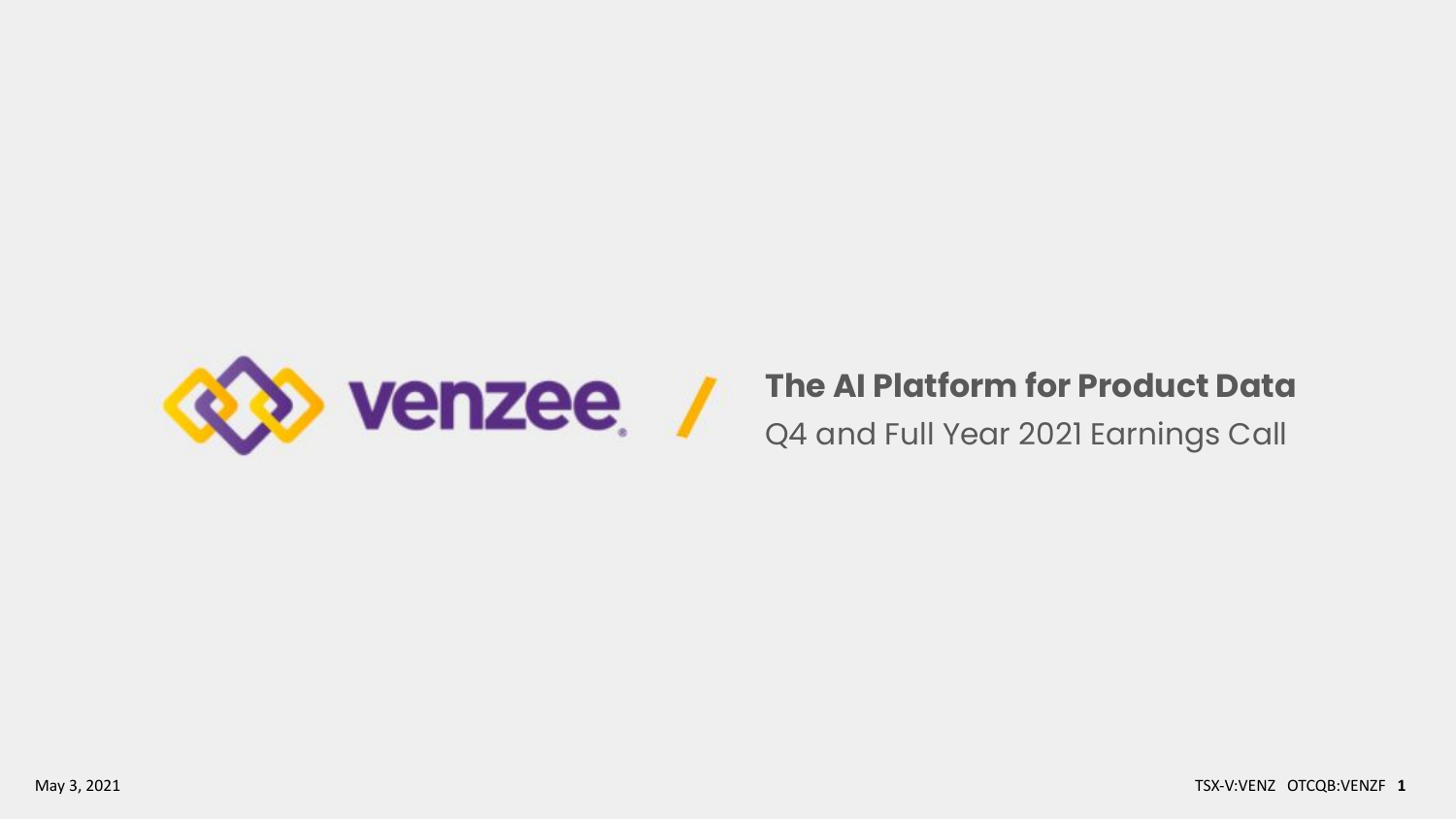



President and Chief Executive Officer



# **John Sexton Abrams Darren Battersby**

## Chief Financial Officer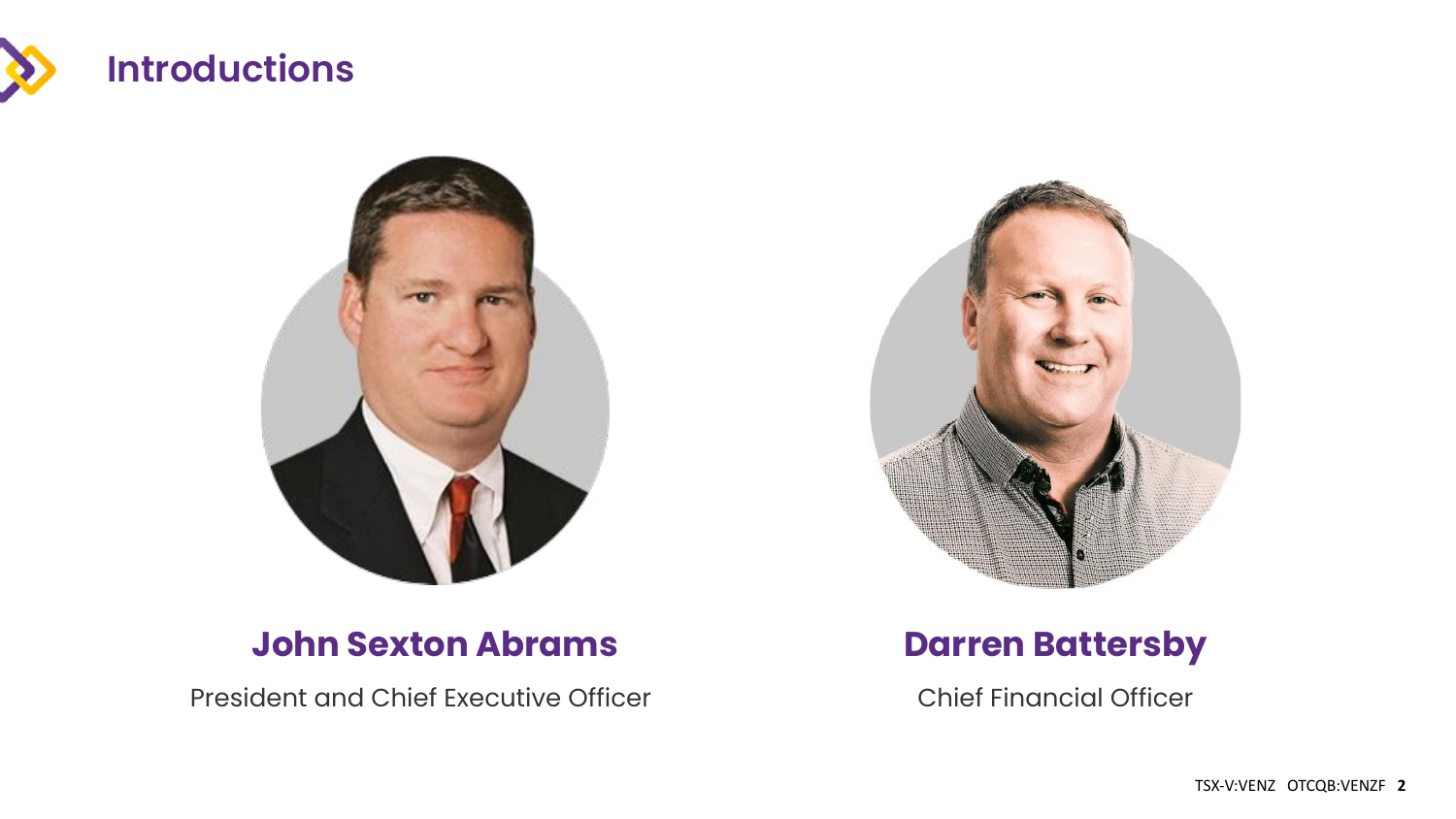

This presentation contains "forward-looking information" within the meaning of applicable Canadian securities legislation. Forward-looking information includes, but is not limited to, statements with respect to the execution of the Company's growth strategy. Generally, forward looking information can be identified by the use of forward-looking terminology such as "plans", "expects" or "does not expect", "is expected", "budget", "scheduled", "estimates", "forecasts", "intends", "anticipates" or "does not anticipate", or "believes", or variations of such words and phrases or state that certain actions, events or results "may", "could", "would", "might" or "will be taken", "occur" or "be achieved". Forward-looking information is subject to known and unknown risks, uncertainties and other factors that may cause the actual results, level of activity, performance or achievements of the Company to be materially different from those expressed or implied by such forward-looking information, including but not limited to: general business, economic, competitive, geopolitical and social uncertainties; and regulatory risks. Additional information about these assumptions and risks and uncertainties is contained under "Risk Factors" in the Company's Annual Information Form dated August 29, 2018, which is available under the Company's SEDAR profile at www.sedar.com, and in other filings that the Company has made and may make with applicable securities authorities in the future.

Although the Company has attempted to identify important factors that could cause actual results to differ materially from those contained in forward-looking information, there may be other factors that cause results not to be as anticipated, estimated or intended. There can be no assurance that such information will prove to be accurate, as actual results and future events could differ materially from those anticipated in such statements. Accordingly, readers should not place undue reliance on forward-looking information. The forward‐looking information contained in this news release is expressly qualified in its entirety by this cautionary statement. The Company does not undertake to update any forward-looking information, except as required by applicable securities laws.

Neither TSX Venture Exchange nor its Regulation Services Provider (as that term is defined in policies of the TSX Venture Exchange) accepts responsibility for the adequacy or accuracy of this presentation.

© 2021 Venzee Technologies, Inc. all contents are confidential and proprietary.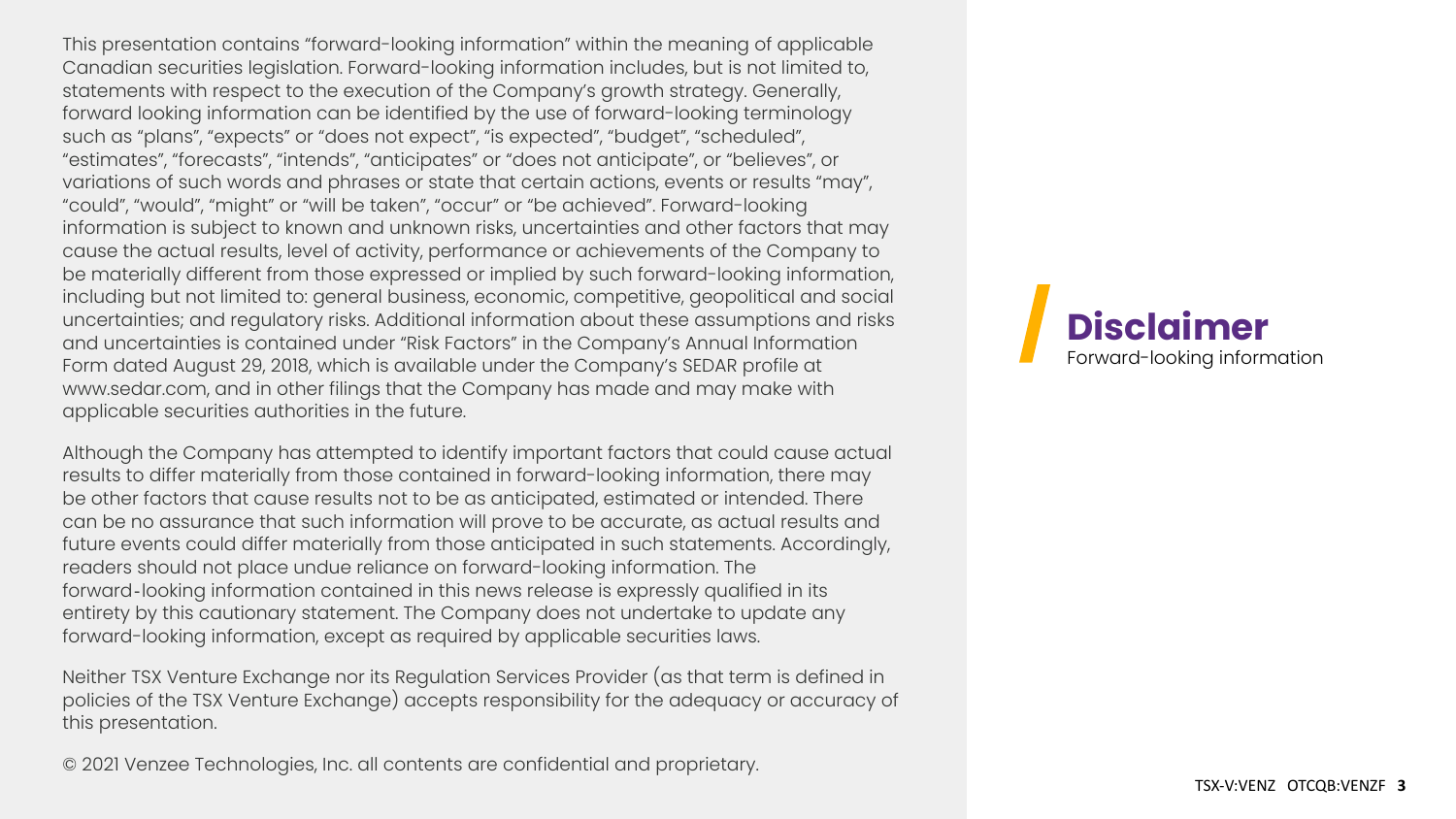



TSX-V:VENZ OTCQB:VENZF **4**

## **Revenue Results and Contract Deals**

# **Brands Continue to Scale with Our Platform**

**Investments in Tech, Operations and Sales**

Revenue Growth Trends, ARR, Status of Contract Deals



Non-Contract Clients Grow Mesh Connectors™, Sticky Platform Platform Optimization, Enhanced Customer Experience, AI Evolution

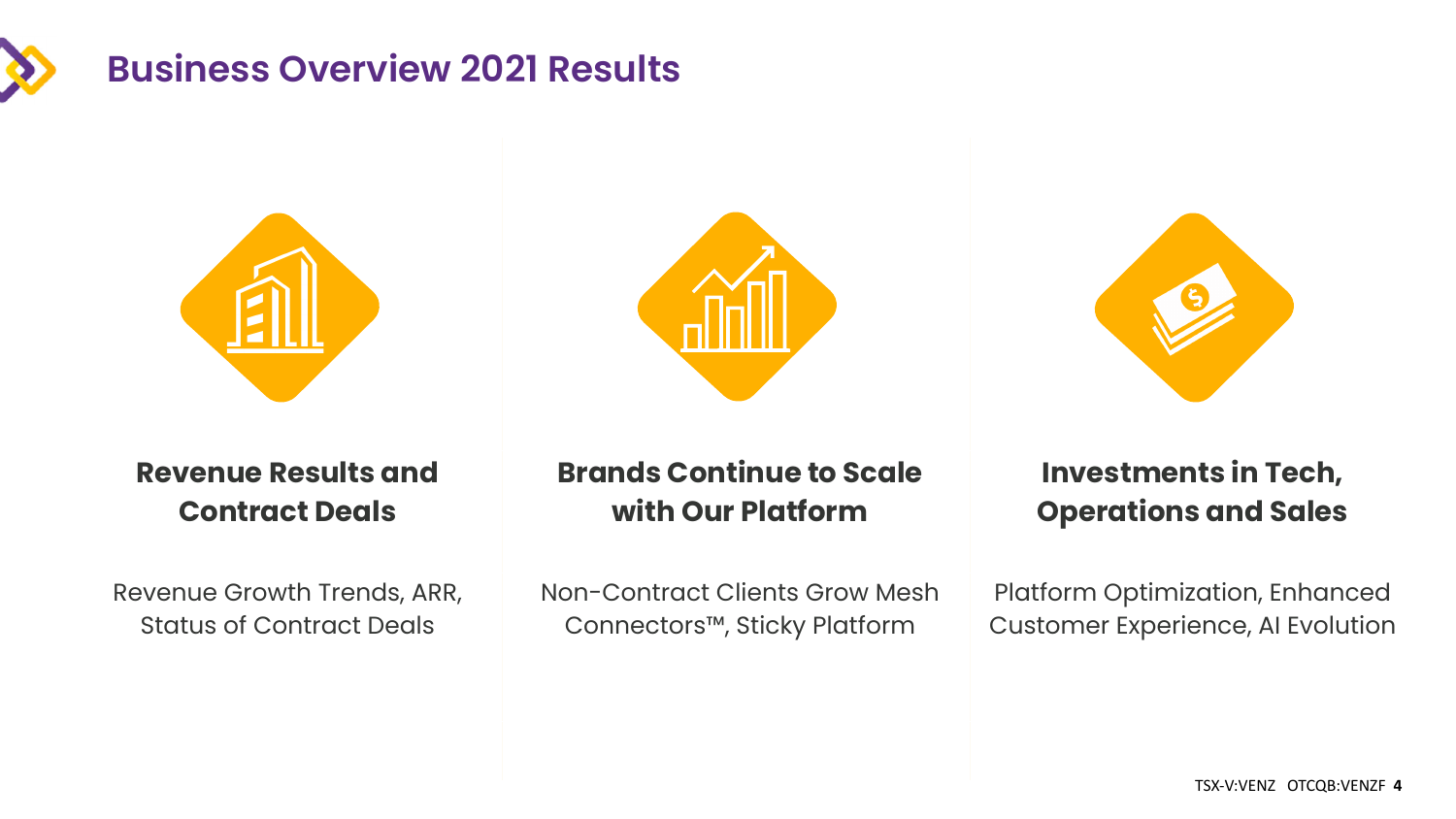

## Venzee's Cloud-Based AI Platform Delivers a Digital Advantage that Increases Brand Efficiency by 90%



TSX-V:VENZ OTCQB:VENZF **5**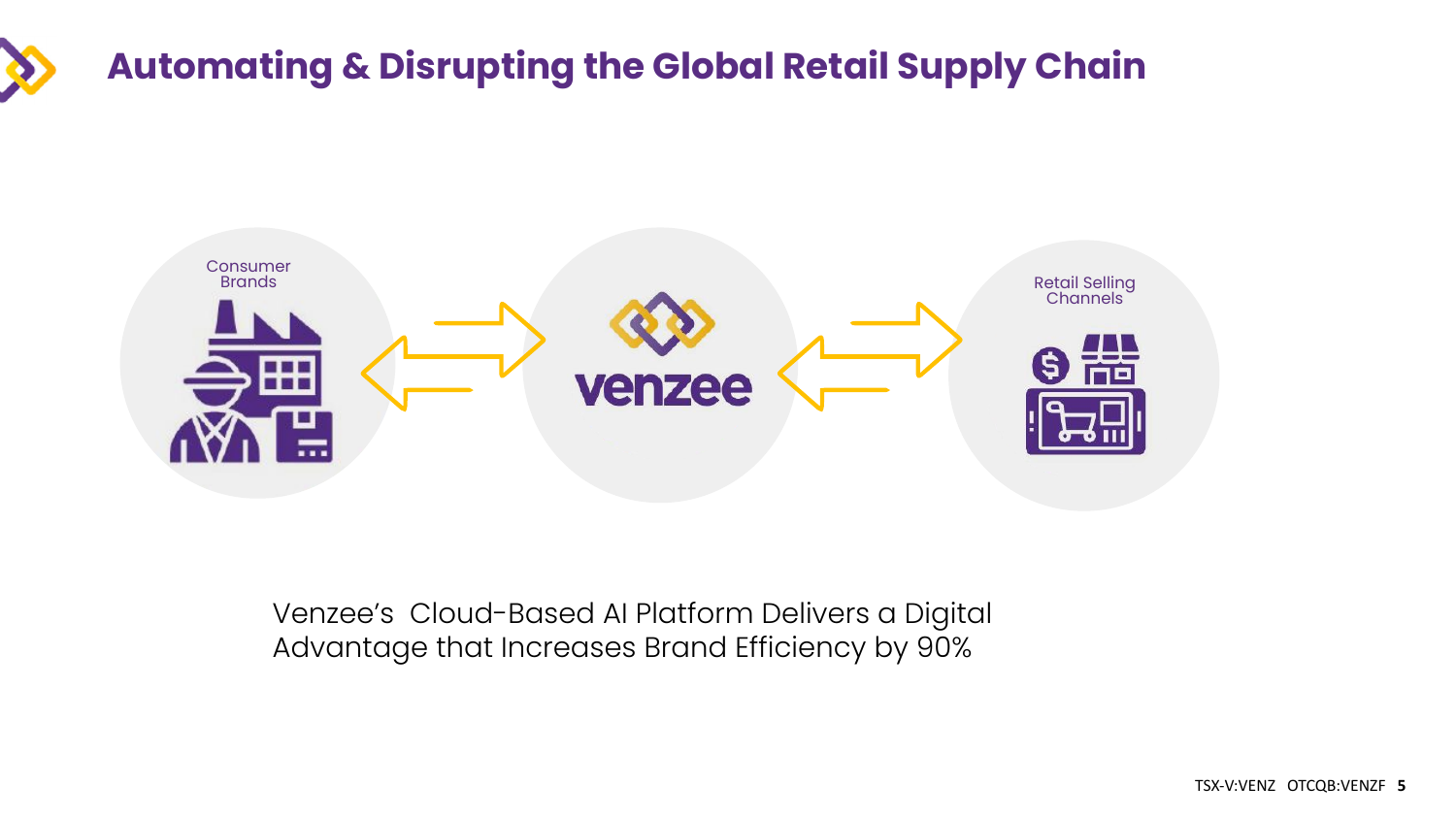



### **Automated Machine-Driven**

technology streamlines processes, increases scale and improves consumer connection.



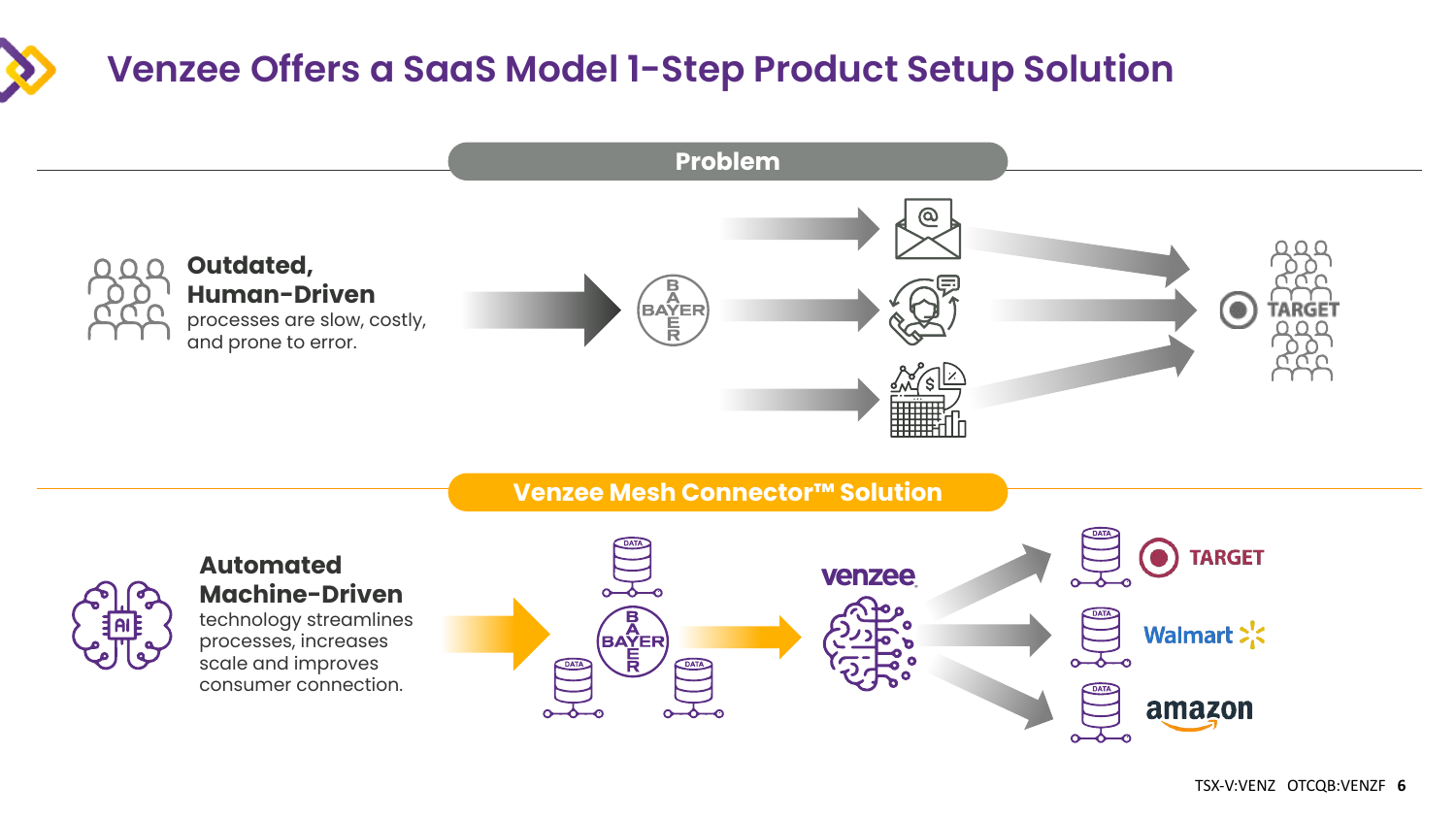# **Proven Platform Advantage**

*Venzee's AI-driven platform optimizes the multi-billion dollar "last mile" of the retail sales process.*

*Our modern, scalable solution has the power to displace outmoded manual solutions in the retail supply chain and beyond.*



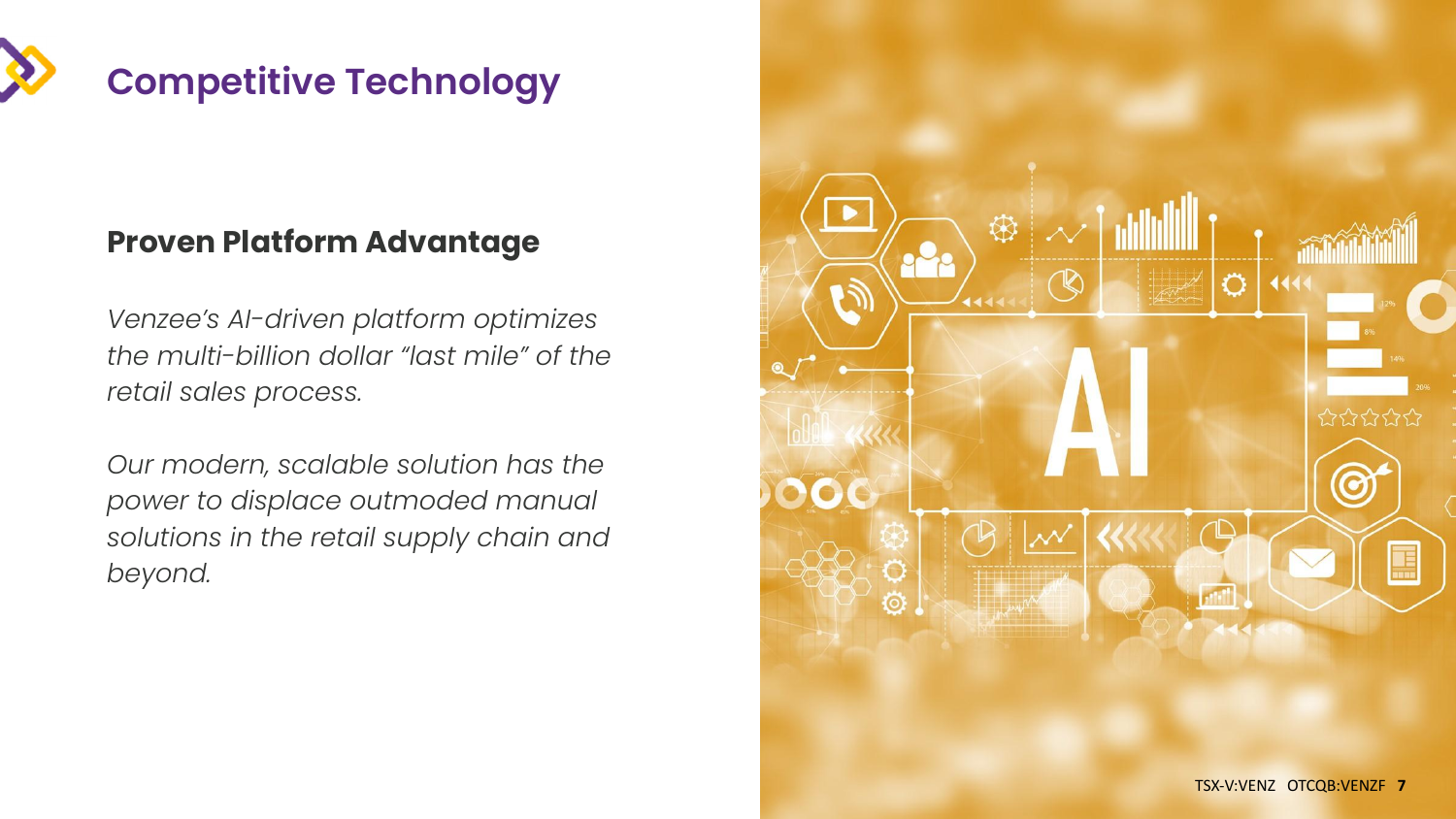

TSX-V:VENZ OTCQB:VENZF **8**

**Positioned for** 

Brands & retailers are tipping away from manual supply chain processes toward digitally connected, AI-driven solutions

Scalable platform, brand recognition in market, no churn, streamlined team of industry experts, growing revenue trend

Tech is demonstrably more efficient than competition, can displace outmoded solutions embedded in retail supply chains

# *Venzee is Positioned to Disrupt Intelligent Data Distribution in the Digital Supply Chain*

# **Massive Growth Proven Tech Advantage Demonstrated Market Shift Proven Tech Advantage Massive Growth**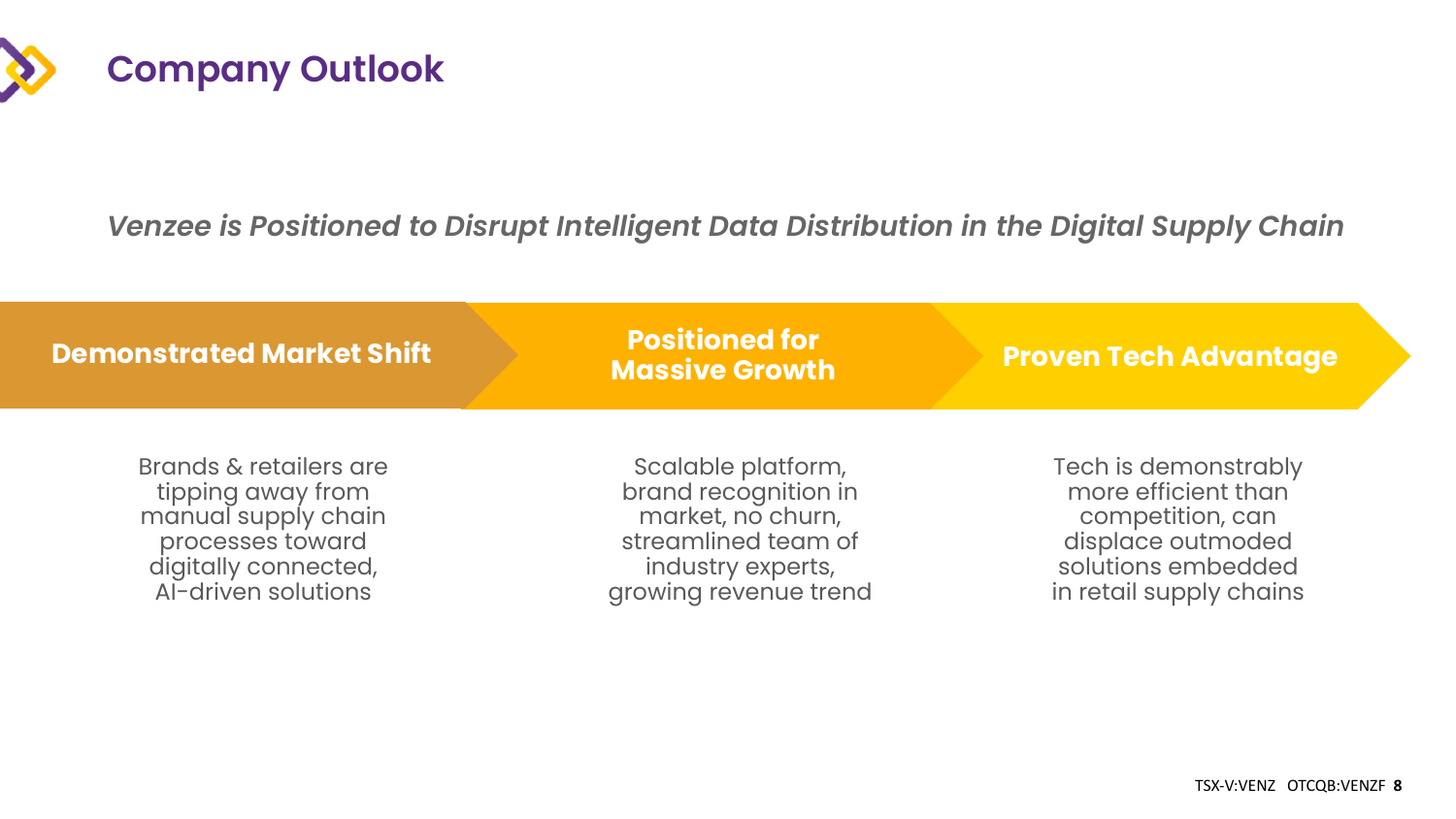## **SaaS Revenue**

- \$29K of revenue for three months ended
- \$68k for the twelve months ended



# **Positive Margins**

● Positive annual gross margin for the first time of approximately \$43K

• \$3.6M for the twelve months ended • \$0.02 and \$0.01 loss per share

## **Hard Costs**

• \$2.905M for the twelve months ended  $(Q3F20 - $1.62M)$ 

### **Net Loss**

- 
- respectively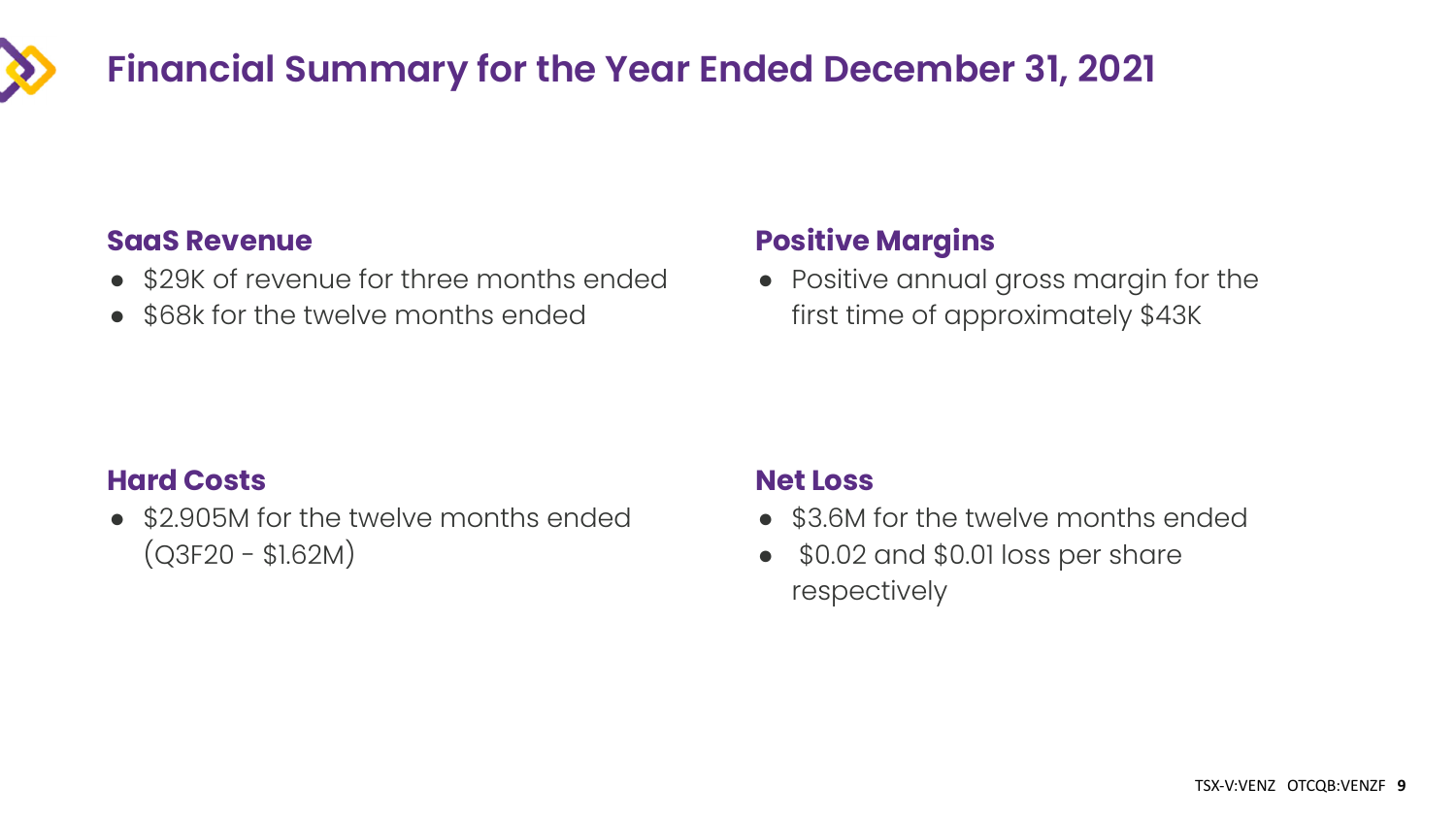# **Capitalization Table**

### **Venzee Technologies, Inc.**

222 West Merchandise Mart Plaza #1212 Chicago, Illinois, 60654 Phone: 888-359-8110 Email: ir@venzee.com Web: www.venzee.com

Venzee is a publicly-traded company on the Toronto Stock Exchange TSX Venture Exchange (TSX:VENZ) and OTC market (OTCQB: VENZF).

| <b>Share Structure</b>                                                                                                            |                                                                     | <b>Stock Options</b>                                                                                   |                                                     |
|-----------------------------------------------------------------------------------------------------------------------------------|---------------------------------------------------------------------|--------------------------------------------------------------------------------------------------------|-----------------------------------------------------|
| <b>Common Shares</b><br>Warrants<br><b>Stock Options</b><br><b>Restricted Share Units</b><br><b>Fully Diluted</b>                 | 240,394,509<br>78,534,000<br>22,350,000<br>1,900,000<br>343,178,509 | Outstanding<br><b>Average Price</b>                                                                    | 22,350,000<br>\$0.14                                |
| <b>Warrants</b>                                                                                                                   |                                                                     | <b>Enterprise Value</b>                                                                                |                                                     |
| @ \$0.10 Nov 2022<br>@ \$0.10 Dec 2022<br>@ \$0.10 Jan 2023<br>$\omega$ \$0.10 May 2023<br>@ \$0.11 Dec 2023<br>@ \$0.12 Apr 2026 | 1,441,000<br>11,026,000<br>19,990,000<br>38,715,000<br>5,065,000    | <b>Shares Outstanding</b><br>$2,795,000$ Share Price $(CAD)$<br>Volume Average 50d<br>Market Cap (CAD) | 240,394,000<br>\$0.05<br>10,817,753<br>\$10,800,000 |
| Average \$0.11                                                                                                                    | 78,534,000                                                          |                                                                                                        |                                                     |

All information as published through 2 May 2022. All prices in CAD unless noted otherwise